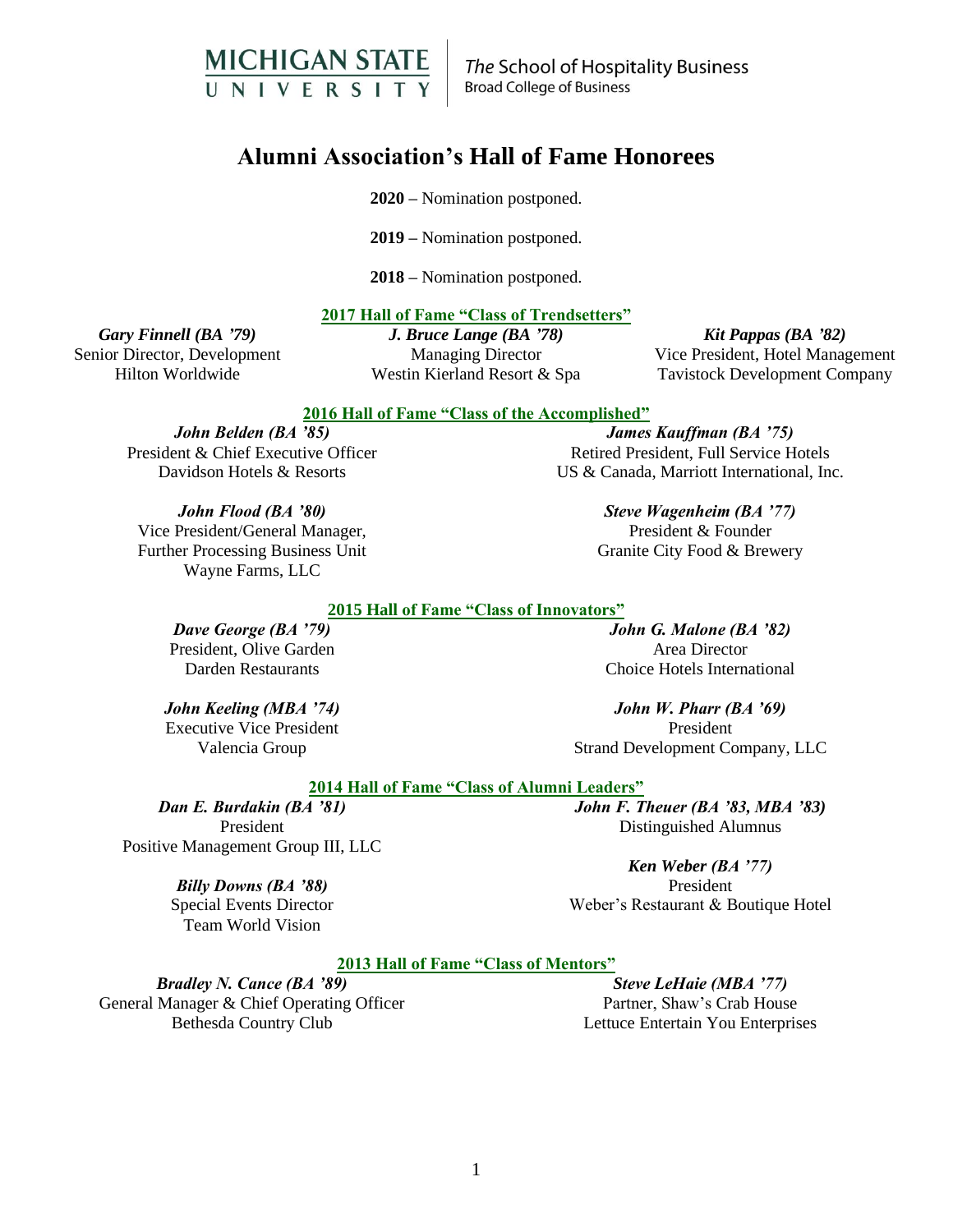# 2

# **2012 Hall of Fame "Class of Pacesetters"**

#### *Hans Desai (BA '79)* Vice President, State Parks & Resorts

Xanterra Parks & Resorts

*John L. Huckstein (MBA '72)*

Partner Yang Kee Noodle World Café, LLC

# **2011 Hall of Fame "Class of Coaches"**

*Phil M. Hoag (BA '67)* President KB of Baltimore, Inc.

# *Bob Pierce (BA '83)*

Area General Manager The Dearborn Inn – a Marriott Hotel

# **2010 Hall of Fame "Class of Alumni Leaders"**

# *Richard D. Farrar (BA '73)* Vice President, Owner & Franchise Services

Marriott International, Inc.

*Marc J. Gordon (MBA '73)* President & Chief Executive Officer Illinois Hotel & Lodging Association

# **2009 Wall of Fame "Class of Exemplars"**

*James F. Anhut (MBA '85)* Chief Development Officer, the Americas InterContinental Hotels Group

# *George P. Fischer (BA '79)*

Vice President & Managing Director, Destination Hotels & Resorts, The Inverness Hotel & Conference Center

> *David T. Johnstone (BA '79)*  Executive Vice President & Principal Miller Global Properties, LLC

# **2008 Wall of Fame "Class of Visionaries"**

*Neil F. Barnhart (BA '64, MBA '65)* Retired Corporate Vice President Harrah's Entertainment

*Kevin J. Brown (BA '77)* President and Chief Executive Officer Lettuce Entertain You Enterprises, Inc.

*Thomas W. LaTour (BA '66)*  Owner, LaTour Signature Group

*Mary E. Power (BA '79)* Executive Director Human Resource Certification Institute

# *William P. Weidner (BA '67, MBA '68)*

President and Chief Operating Officer Las Vegas Sands Corporation

Betty Maclean Travel *Michael J. Kelly (BA '85)*

Executive Vice President of Planning & Development, Linger Longer Communities and President, Reynolds Golf Management

# *Robert Underwood (BA '58)*

Retired Assistant Vice President Housing & Food Services Michigan State University

*Houston Striggow (BA '75)* Chief Financial Officer SusieCakes Bakeries

*Ana Maria Viscasillas (BA '88)* President and Founder BTS Corporation

*Michael W. Murray (BA '81)* Chief Operating Officer Hersha Hospitality Management

*Mary Ann Ramsey (BA '75)* Owner & President

*Jim Veil (BA '73)* General Manager

Willard InterContinental

*Mary Roszel (BA '88)* Co-Founder Biggby Coffee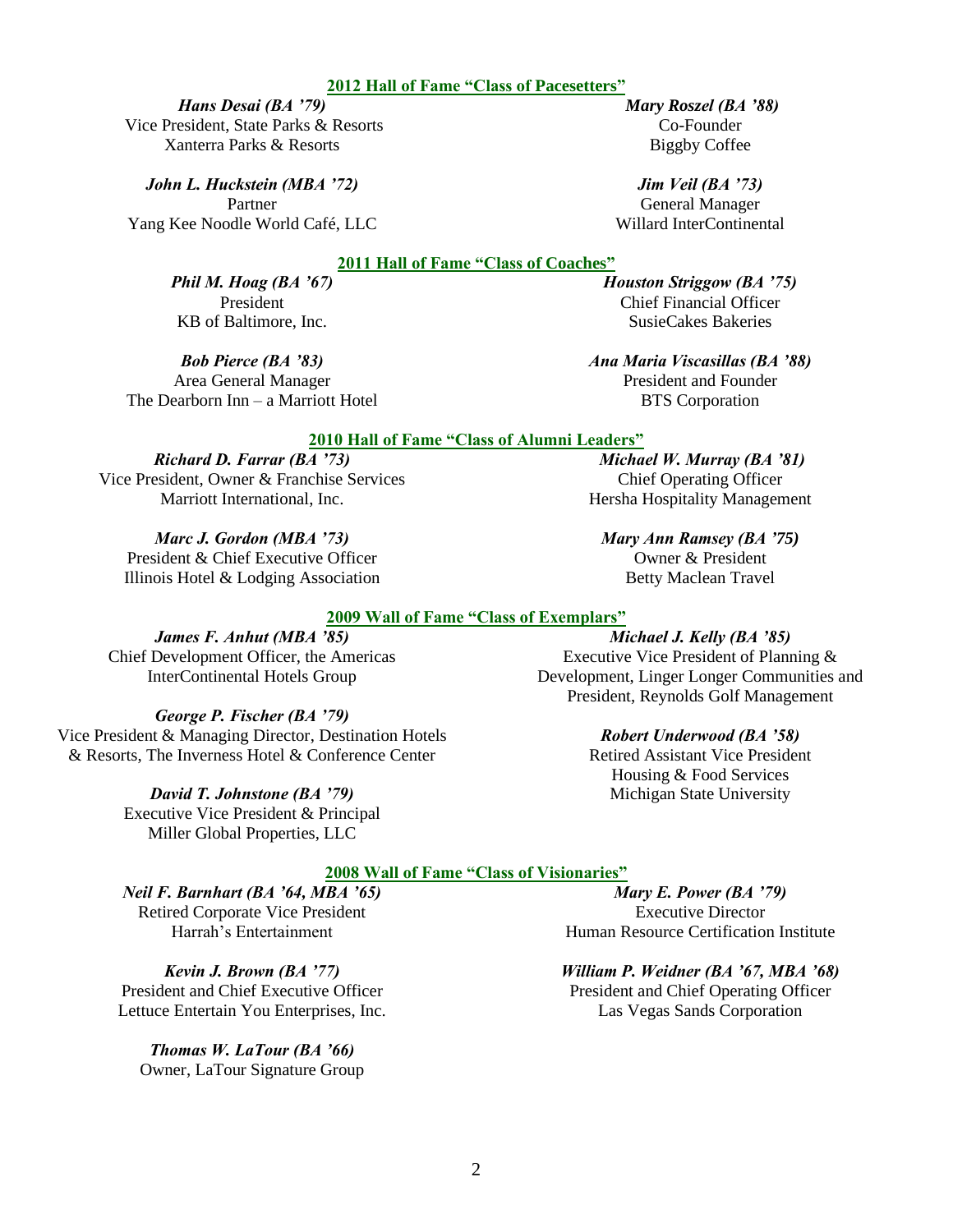#### **2007 Wall of Fame "Class of Developers"**

*James E. Burba (BA '77)* President, Burba Hotel Network, LLC

> *Richard C. Conti (MBA '76)* President The Plasencia Group, Inc.

#### *Jay Dee Cutting (BA '61)*

Director of Franchise Sales Choice Hotels International

*Joel W. Hiser (BA '73)* Chief Executive Officer Horwath Hospitality & Leisure, LLC

*Jon D. Kennedy (BA '72)* Senior Vice President of Marketing & Franchise Development, AmericInn International, LLC

> *Zoe P. Slagle (BA '59, MA '64)* Owner, Zoe P. Slagle Consulting

#### **2006 Wall of Fame "Class of Owners"**

*Mark Auerbach (BA '65)* President, Auerbach Hotel Associates

> *James A. Delligatti (BA '64)* Owner, M & J Management

*Tekin Ertan (MBA '65)* Owner, Hotel Bulvar Palace *Judy Zehnder Keller (BA '67, MA '73)* President, Bavarian Inn Lodge

*Hans Schuler (BA '59)* Chairman and President, Schuler's Restaurant

*HajimuTsuzuki (BA '82)*  President, Shinshindo Baking Company – Japan

*Paul A. Smith (BA '66)* President & General Manager, The Hitching Post Inn Resort & Conference Center

#### **2005 Wall of Fame "Class of Alumni Leaders"**

*Robert D. Buchanan (BA '51, MS '56)* Professor Emeritus, Purdue University

*Charles LaTour (BA '61)* Professor, Florida State University

*Susan K. Smith (BA '59)* President, Food Concepts, Inc.

*William A. Zehnder (BA '71)* President, Frankenmuth Bavarian Inn Restaurant

# **2004 Wall of Fame "Class of Givers"**

*Philip J. Hickey, Jr. (BA '77)* Chairman & Chief Executive Officer, RARE Hospitality International, Inc.

*John M. O'Donnell (BA '69)* General Manager, Maple Bluff Country Club

*John H. Mueller (BA '50)* Restaurant Consultant, John Mueller & Associates

**2003 Wall of Fame "Class of Pioneers"**

Past President, *The* School's Alumni Association

*Nolan E. Allen (BA '40)* Retired Restaurant Owner & Indianapolis Public Schools School Board Business Manager

*Jack P. DeBoer (BA '52)*

Creator of Residence Inn & Chairman/Chief Executive Officer, Candlewood Hotel Company

*Robert F. Kershaw (BA '42)*

Retired, Student Union at Ball State University

*Marjorie Ellen (Patterson) Lawton (BA '40)* Retired, Morrison Hotel in Chicago and Hotel Statler in Detroit

*Theodore "Ted" Louis Smith (BA '54)* Retired Coordinator of Food Services Michigan State University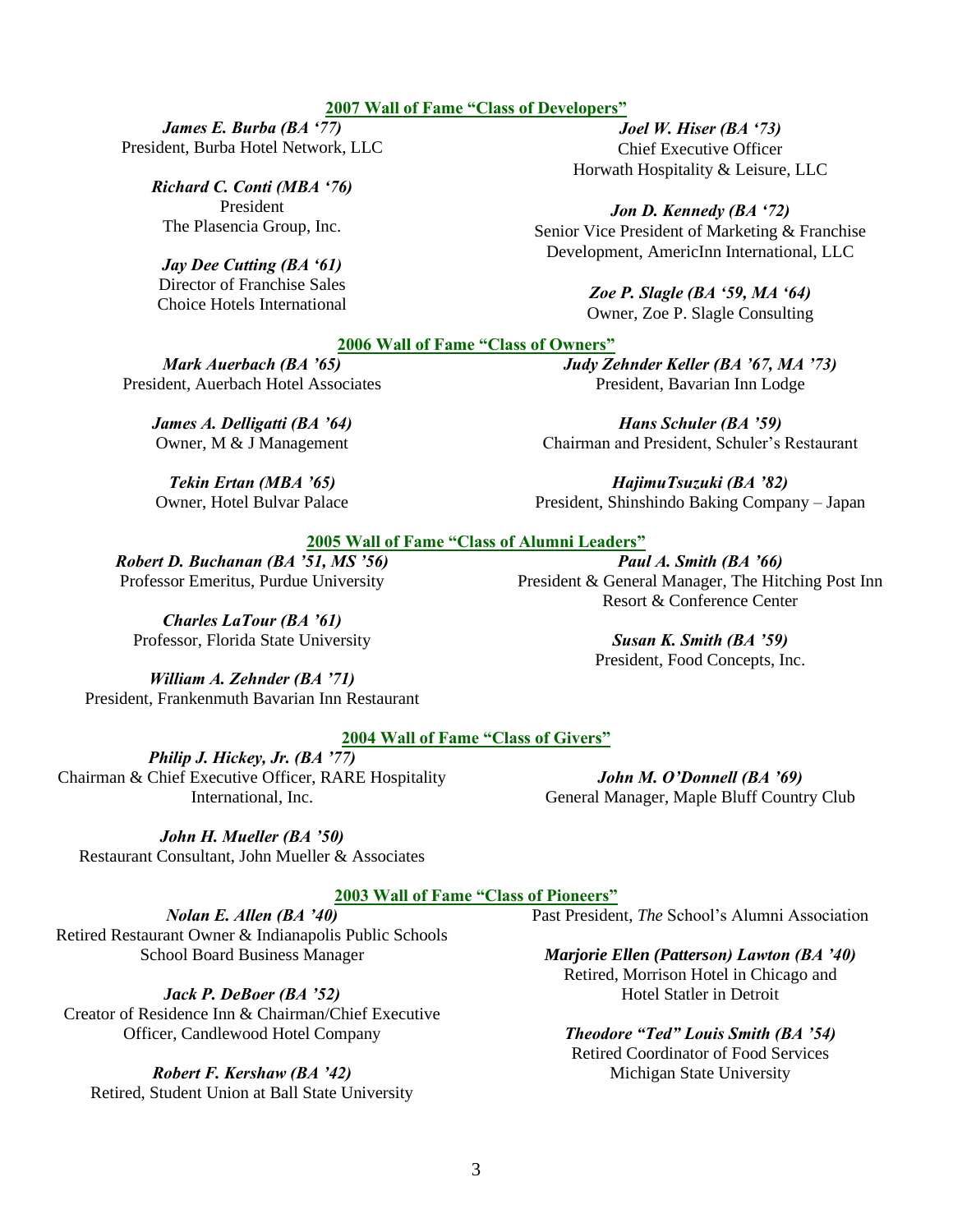# **2002 Wall of Fame "Saluting Associations, Corporations, and Organizations"**

#### *Associations*

American Hotel & Lodging Association and the AH&LA Educational Institute Club Managers Association of America Michigan Hotel, Motel & Resort Association National Automatic Merchandising Association National Restaurant Association and the NRA Educational Foundation

> *Contract / Managed Services* ARAMARK Corporation HDS Services

*Club* The University Club of Michigan State University

> *College / University* Michigan State University Housing & Food Services Division

*Foodservices* Applebee's International, Inc. Darden Restaurants, Inc. Houston's Restaurants, Inc. Lettuce Entertain You Enterprises, Inc. The Levy Restaurants

## *Hotels / Resorts* Hilton Hotels Corporation Hyatt Hotels Corporation Kellogg Hotel & Conference Center Marriott International, Inc. The Ritz-Carlton Hotel Company, LLC Six Continents Hotels Starwood Hotels & Resorts Worldwide, Inc. The Waldorf=Astoria Hotel The Walt Disney World Company Winegardner & Hammons, Inc. Wyndham International, Inc.

#### *Manufacturing*

L.J. Minor Corporation (a division of Nestlé FoodServices)

> *Publications* Hotel & Motel Management Nation's Restaurant News

## **2001 Wall of Fame "Class of Contributors"**

# *Emery G. Foster (BA '33)*

Late Manager, Union Building Manager, Division of Dormitories and Food Services Assistant Vice President for Business Operations Michigan State University

# *Ronald F. Cichy, Ph.D., CHA (BA '72, MBA '77)*

Director and Professor, *The* School of Hospitality Business, Michigan State University

*Dan H. Mathews (BA '66)* Senior Vice President and Chief Operating Officer National Automatic Merchandising Association

#### *Donald A. Payne (BA '65)*

President and Owner Family Buggy Restaurants, Inc.

*Lou Weckstein (BA '58)* President, John Q. Hammons Hotels, Inc.

# **2000 Wall of Fame "Class of Originators"**

*Christine "Chris" M. Hackem (BA '77)* Executive Vice President, ARAMARK Corporation *Bennett "Ben" Schwartz (BA '72)* President, Harper Associates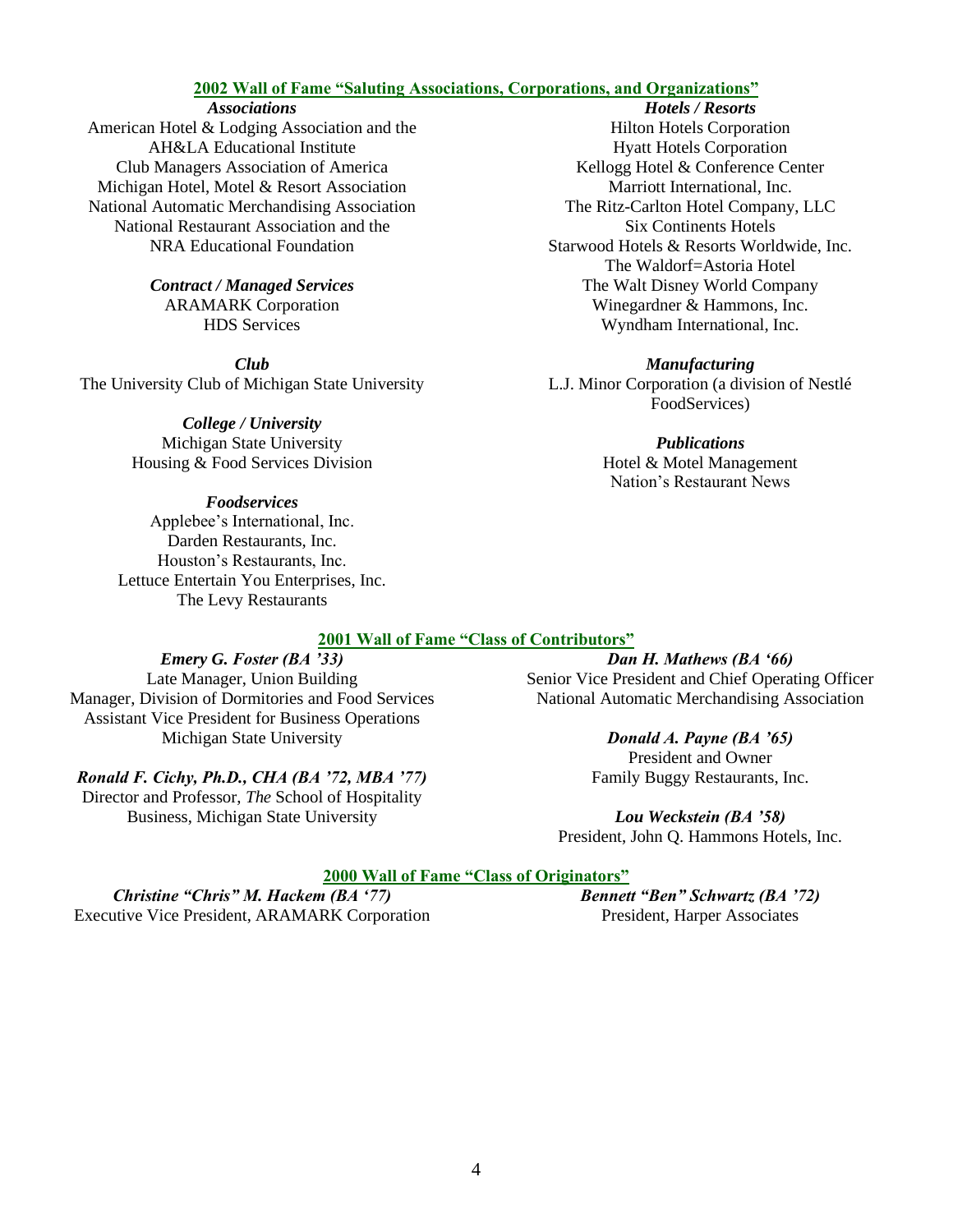#### **1999 Wall of Fame "Class of Innovators"**

*Dan W. Darrow (MBA '61)* President, Palm Hospitality Company a subsidiary of the Walt Disney Company

*Michael H. Getto (BA '56)* Director-Franchising Suburban Lodge/Guesthouse International

> *Jerry A. McVety (BA '67)* President, McVety & Associates a Division of HDS Services

*William H. Morgan (BA '52)* Senior Executive Vice President Elias Brothers Restaurants, Inc.

*John R. Weeman, Jr. (MBA '79)* Vice President Hilton Hotels Corporation

#### **1998 Wall of Fame "Class of Builders"**

*Hugh A. Andrews (BA '71, MBA '72)* President, International Hospitality Enterprises, Inc.

*Donald Greenaway (BA '34)* Late Director & Professor, School of Hotel, Restaurant and Institutional Management Michigan State University

*John A. Jordan (BA '60)* General Manager, Cherokee Town & Country Club

*Fred J. Kleisner (BA '66)* President & COO – The Americas Starwood Hotels & Resorts Worldwide, Inc.

> *R. Scott Morrison, Jr. (BA '61)* President, Morrison Properties

*F. Brooks Thomas (BA '47)* Retired Office Property Manager/Food Service Director, Marathon Oil Company

#### **1997 Wall of Fame "Class of Internationals"**

*John C. Brogan (BA '55)* Senior Vice President, ITT Sheraton Corporation, North America Division President, Sheraton Hotels in Hawaii

> *Richard C. Helfer (BA '72)* President, Raffles Holdings (1995) Pte Ltd. Chairman & CEO, Raffles International Ltd.

*Leslie W. Scott (BA '35)* Late Director of the Division of Hotel, Restaurant and General Institutional Management Michigan State University's First Vice President of Development

*Bernard Seiler (MBA '73)*

Retired President & Proprietor Seiler Hotel Neues Schloss

#### **1996 Wall of Fame "Class of Founders"**

*Frank Arthur Banks (BA '61, MBA '62)* General Manager RIHGA Royal Hotel

*Ernest E. Renaud (BA '57)* Founder, Ernie Renaud Associates

*Angelos J. Vlahakis (BA '51)* Director Emeritus of the Student and Industry Resource Center, *The* School of Hospitality Business Michigan State University

*Richard E. Cregar (BA '58)* Owner, Cregar Enterprises

*Robert J. Emerson (BA '47)* Retired General Manager, Kellogg Center

*Bernard Remi "Bunny" Proulx (BS '22)* First Professor of Hotel Administration, Michigan State University and Founding Director of the Hotel Training Course (1928 – 1950)